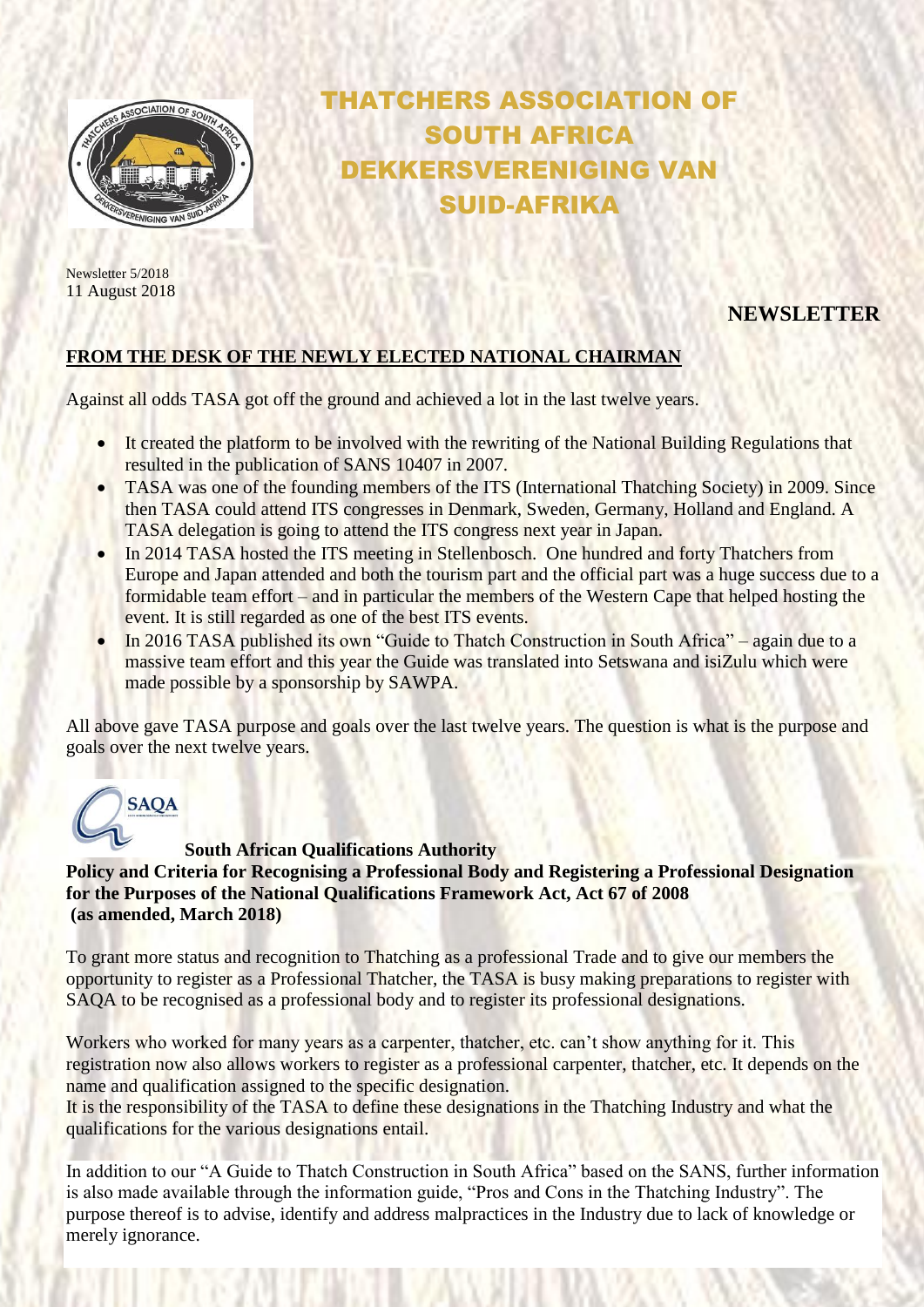Confidence is expressed that, due to this registration, the Thatching Industry will benefit greatly and that TASA membership will be sought after. It will also mean that due to regular inspections of registered thatching contractors, the Thatching Industry will be lifted from the mud in which it currently finds itself. Therefore, due to targeted planning of where the TASA is heading, we have full confidence in the continued existence of the TASA as well as the promotion and prestige of the Thatching Industry in South Africa.

### **TASA INFORMATION GUIDE: 'PROS AND CONS IN THE THATCHING INDUSTRY'**

In addition to our "A Guide to Thatch Construction in South Africa", the concept of our information guide 'Pros and Cons in the Thatching Industry' has been sent to our members for their input and comments. As discussed at the Annual General Meeting held on 2 June 2018, we are currently working to define the different designations in the Thatching Industry and what the qualifications for the various designations entail.

This draft document will also be made available to our members for their comments.

# **ITS 6th GENERAL MEETING 2019 IN JAPAN FROM 17 TO 23 MAY**

The TASA delegation currently consists of nine members. We booked for ten people. **So there is another opportunity** *for one TASA member to join this tour.* Please inform

the TASA office as soon as possible if you would be interested. The cost of the ITS - JTCA Conference 2019 will be \$1,000 USD.

What is included:

- Accommodation
- Transport for all excursions
- 3 Meals a day throughout the week

# **PROGRAMME**

**May 17 (Fri) Arrival** Collected from the Airport, Kansai International Airport (KIX, Osaka) Dinner in the TOYOTA Shirakawa - Go Eco-Institute

**May 18 (Sat) Shirakawa Village, Gifu Prefecture** Gymnasium of Shirakawa Junior High School.

**May 19 (Sun) Shirakawa Village thatched roof** (World Heritage) **"Yui" Thatching work by community** Thatchers' exchange Workshop

**May 20 (Mon) Kyoto City, Kyoto Prefecture** (Intangible cultural buildings) Thatchers' exchange Workshop **Thatching Olympic**

**May 21 (Tue) Nantan City, Kyoto Prefecture** – Thatched roof and Hinoki barked Thatched roof temples and Shrines, Tea house **Farewell party**